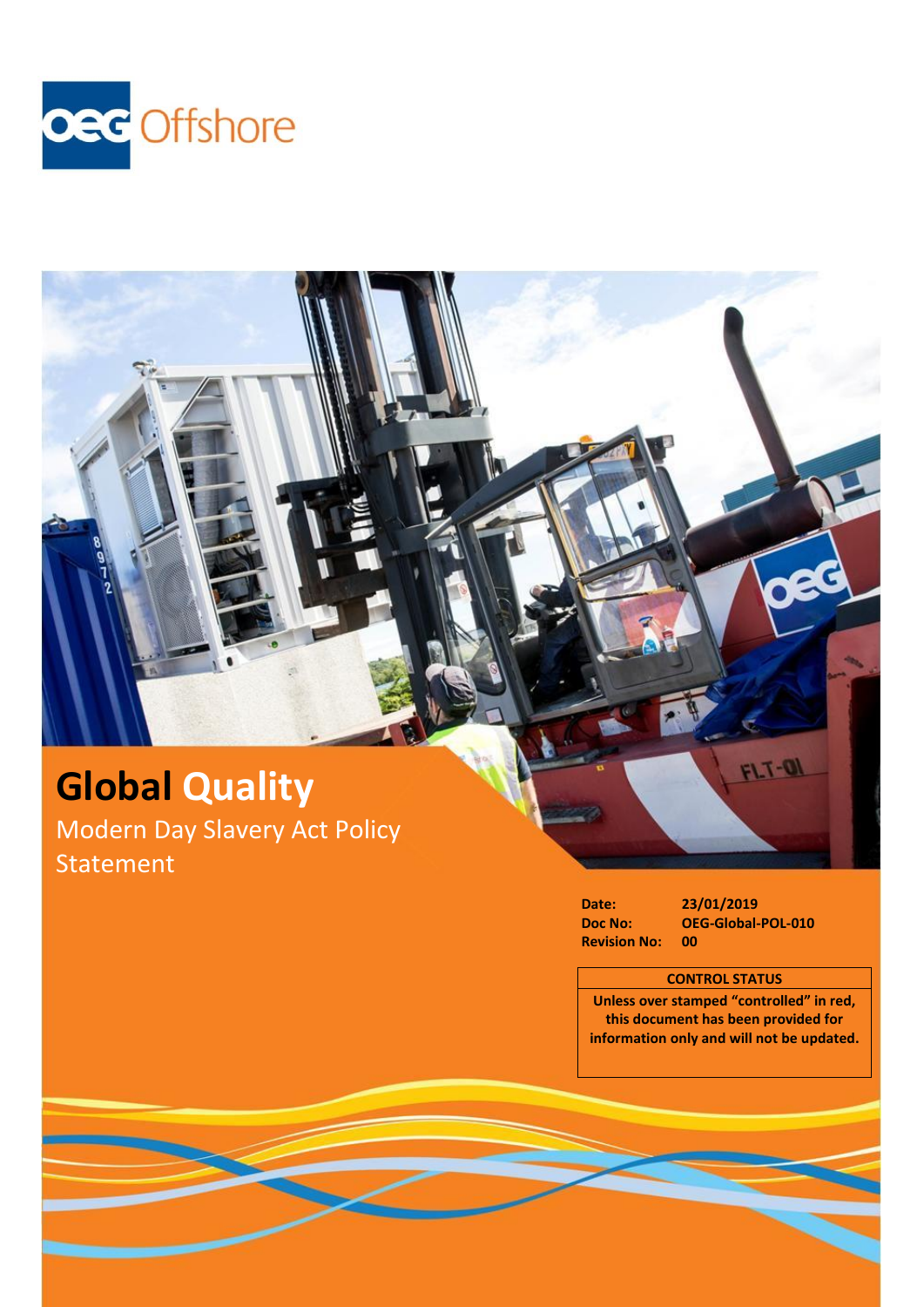

### **AMENDMENTS**

| <b>Amendment Description</b> | Rev.   | <b>Date</b> | <b>Amended By</b> | <b>Approved By</b> | Pages<br><b>Affected</b> |
|------------------------------|--------|-------------|-------------------|--------------------|--------------------------|
| New Policy                   | $00\,$ | 17/01/17    | <b>SR</b>         | JH                 | N/A                      |
| Reviewed, no changes         | $00\,$ | 23/01/19    | <b>SR</b>         | JH                 | N/A                      |
|                              |        |             |                   |                    |                          |
|                              |        |             |                   |                    |                          |
|                              |        |             |                   |                    |                          |
|                              |        |             |                   |                    |                          |
|                              |        |             |                   |                    |                          |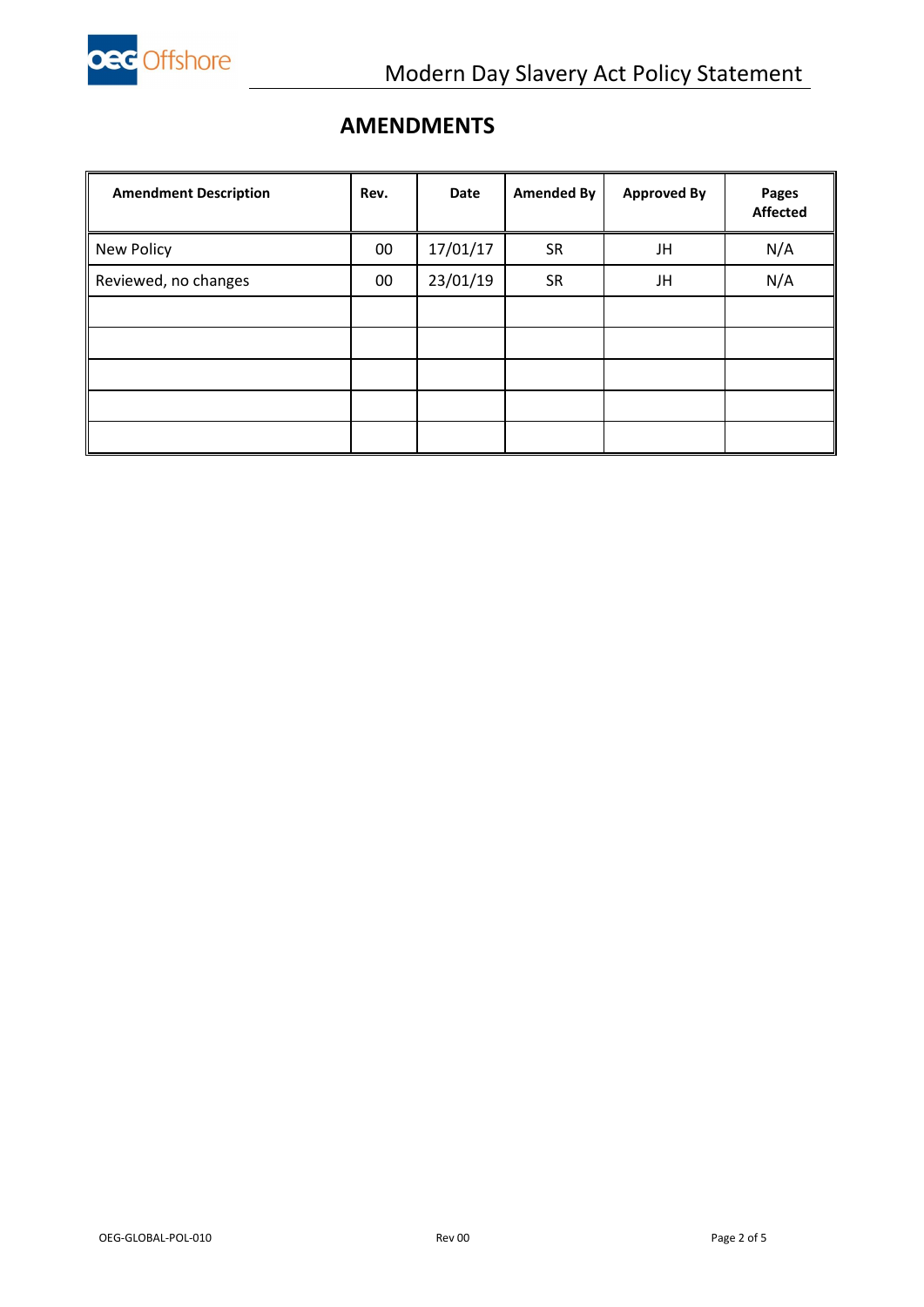

## **Table of Contents**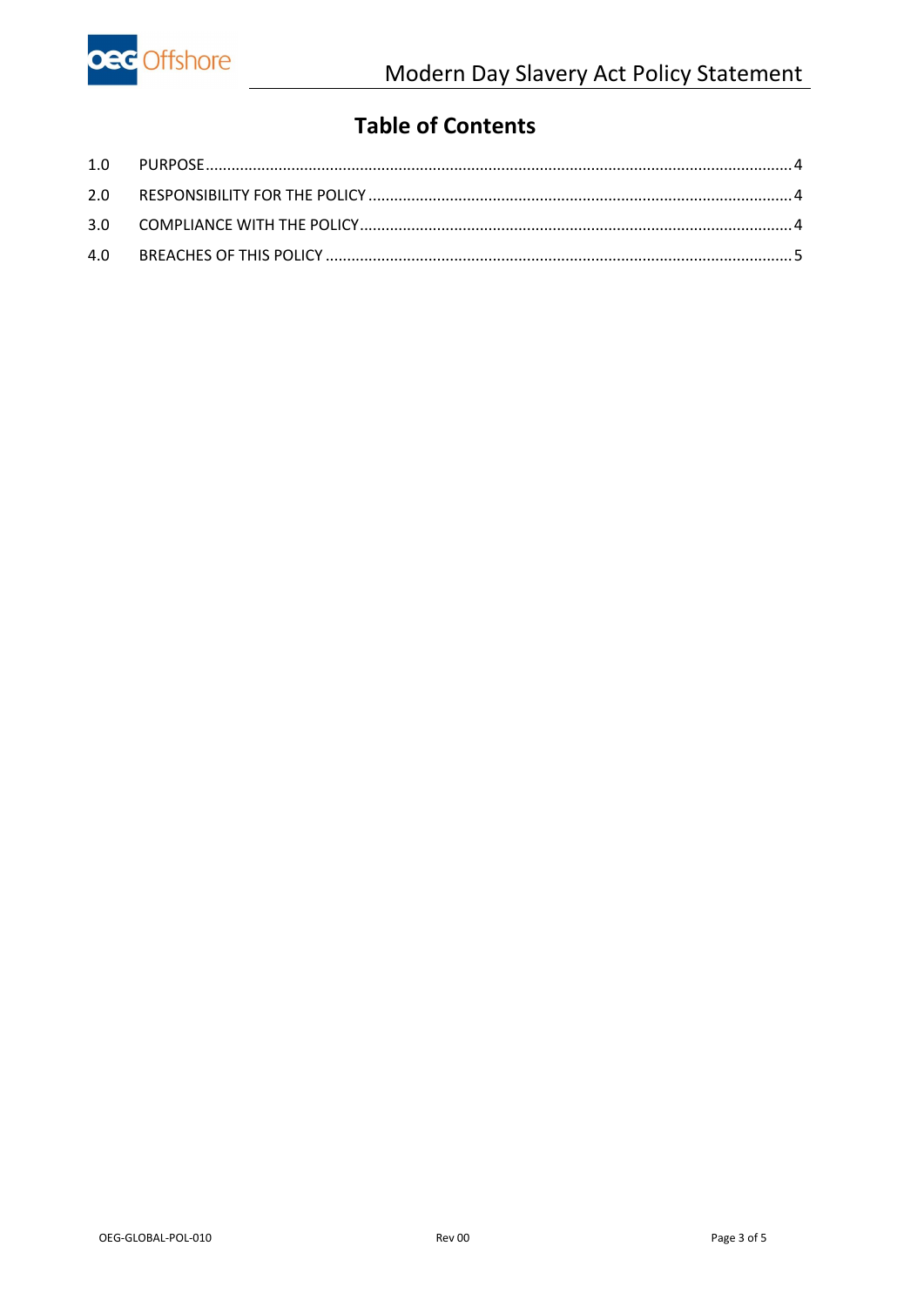

#### <span id="page-3-0"></span>**1.0 PURPOSE**

Modern slavery is a crime and a violation of fundamental human rights. It takes various forms, such as slavery, servitude, forced and compulsory labour and human trafficking, all of which have in common the deprivation of a person's liberty by another in order to exploit them for personal or commercial gain.

OEG Offshore (hereinafter referred to as "OEG") have a zero-tolerance approach to modern slavery and we are committed to acting ethically and with integrity in all our business dealings and relationships and to implementing and enforcing effective systems and controls to ensure modern slavery is not taking place in our own business or in our supply chain. In support of this we have a Supplier Code of Ethics which details our expectations for all members of our supply chain.

This policy applies to all persons working for OEG, or on our behalf in any capacity, including employees at all levels, directors, officers, agency workers, seconded workers, volunteers, interns, agents, contractors, external consultants, third-party representatives and business partners.

The purpose of this Policy is to specify details of OEG's approach to fulfilling its commitment to support the elimination of Modern Slavery and fully meet its obligations under the UK Modern Slavery Act 2015 (hereinafter referred to as the "Act").

#### <span id="page-3-1"></span>**2.0 RESPONSIBILITY FOR THE POLICY**

The board of directors has overall responsibility for ensuring this policy complies with our legal and ethical obligations, and that all those under our control comply with it.

The Regional Directors have primary and day-to-day responsibility for implementing this policy, monitoring its use and effectiveness, dealing with any queries about it, and auditing internal control systems and procedures to ensure they are effective in countering modern slavery.

Management at all levels is responsible for ensuring those reporting to them understand and comply with this policy and are given adequate training on it and the issue of modern slavery in supply chains.

OEG will be required to self-attest on an annual basis our adherence to this Policy and an updated statement will be published on our website in accordance with the Act.

#### <span id="page-3-2"></span>**3.0 COMPLIANCE WITH THE POLICY**

OEG is committed to supporting the elimination of acts of Modern Slavery and accordingly we acknowledge The Modern Slavery Act 2015. Within our remit, we encourage others to support the following international standards and as such ask our supply chain to confirm their commitment to the UN Declaration of Human Rights, UN Guiding Principles on Business and Human Rights and Core Conventions of the International Labour Organisation.

This Policy affirms our intention to act ethically in our business relationships to ensure a good understanding of the risks of modern slavery and human trafficking in our business and supply chain. OEG communicates this policy across its businesses and highlights how to recognise risks of slavery and human trafficking.